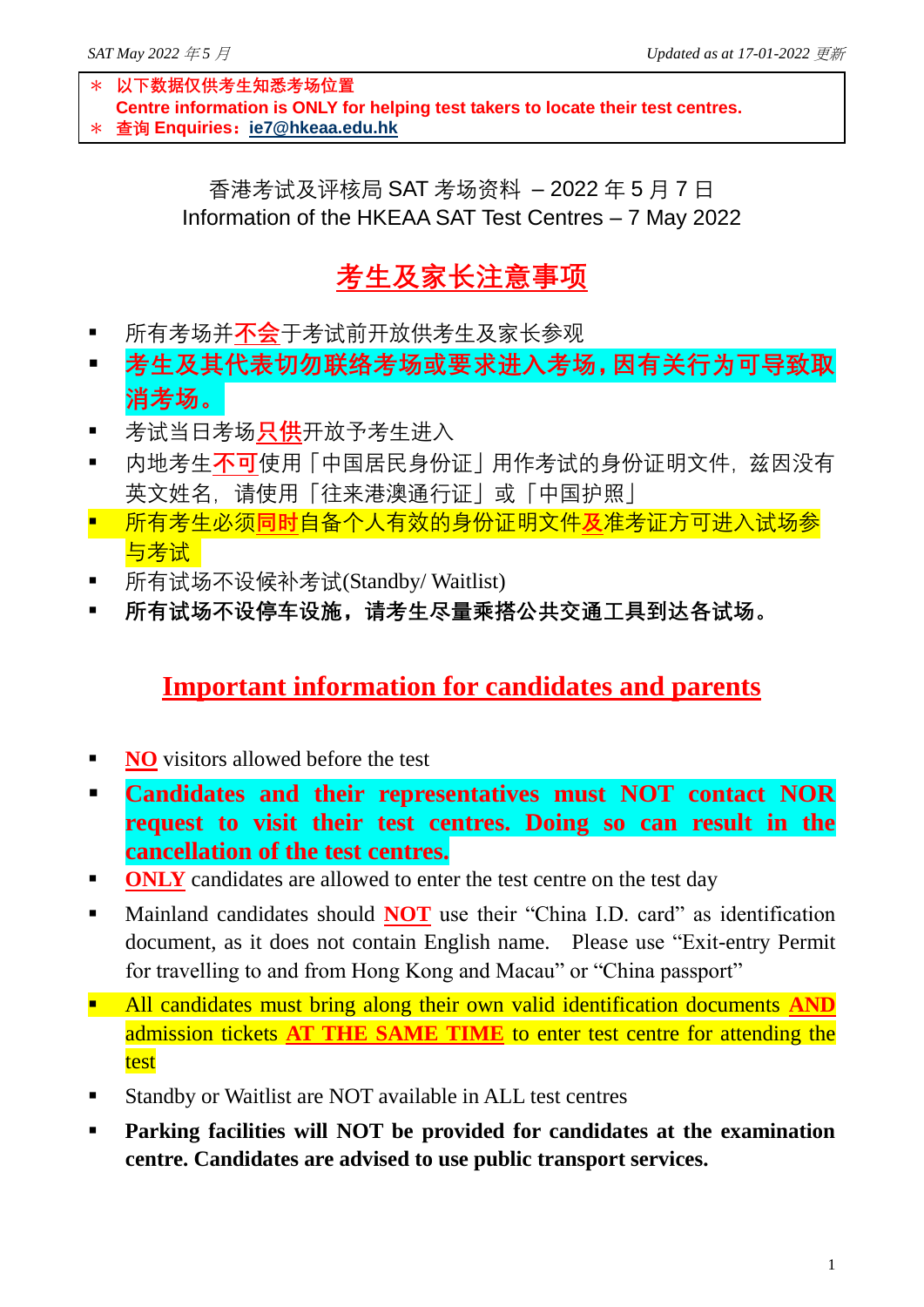- \* **以下数据仅供考生知悉考场位置 Centre information is ONLY for helping test takers to locate their test centres.**
- \* **查询 Enquiries:[ie7@hkeaa.edu.hk](mailto:ie7@hkeaa.edu.hk)**

香港考试及评核局 SAT 考场资料 – 2022 年 5 月 7 日 Information of the HKEAA SAT Test Centres – 7 May 2022

- 者生及其代表切勿联络考场或要求进入考场,因有关行为可导致取消考场。
- **Candidates and their representatives must NOT contact NOR request to visit their test centres. Doing so can result in the cancellation of the test centres.**

| 考场编号       | 考场名称                             | <b>SAT</b><br>only |
|------------|----------------------------------|--------------------|
| Centre No. | <b>Centre Name</b>               |                    |
| 62386      | <b>HKEAA SAN PO KONG OFFICE</b>  |                    |
| 62174      | HKEAA SAN PO KONG OFFICE         |                    |
| 62429      | HKEAA TAI HING ASSESSMENT CENTRE |                    |

| 香港考试及评核局新蒲岗办事处<br><b>HKEAA San Po Kong Office</b> |                                                                                                            |  |
|---------------------------------------------------|------------------------------------------------------------------------------------------------------------|--|
| 考场编号 Centre no.:                                  | 14 19 19 19 19 19<br>62386 / 62174                                                                         |  |
| 地址 Address:                                       | 九龙新蒲岗爵禄街 17 号<br>17 Tseuk Luk Street, San Po Kong, Kowloon                                                 |  |
| 位置图 Location map: 下载 Download                     |                                                                                                            |  |
|                                                   | 港铁钻石山站(观塘线●●)<br>$\mathcal{R}$ $\mathcal{H}$ $A_2$<br>Diamond Hill MTR Station (Kwun Tong Line $\bullet$ ) |  |
| 交通 Transportation:                                | 巴士站:黄大仙 ❖ 新蒲岗/东头 ❖ 彩虹道游乐场<br>Bus stop: Wong Tai Sin ❖ San Po Kong/Tung Tau ❖ Choi Hung Road<br>Playground  |  |

## **香港考试及评核局大兴评核中心 HKEAA Tai Hing Assessment Centre** 考场编号 Centre no.: 62429 地址 Address: 新界屯门大兴邨小学第三校舍 Estate School No. 3, Tai Hing Estate, Tuen Mun, New Territories, Hong Kong 位置图 Location map: 下载 [Download](https://goo.gl/maps/1Gn4YEjdY8jFV3eP8) 交通 Transportation: 出**EXIT** 港铁屯门站(西铁线 O) Tuen Mun MTR Station (West Rail Line<br/>
<a>>
<a>
<a>
Mun MTR Station (West Rail Line<br/></>
<a>
Mun MTR Station (West Rail Line<br/></>
<a>
Mun MTR Station (West Rail Line<br/></>
<a>
Mun MTR Station (West Rail Line<br/ 巴士站: 大兴花园 ❖ 翠林花园 [Bus stop: Tai Hing Gardens](http://www.kmb.com.hk/tc/services/search.html) ❖ Greenland Garden

◼ **所有试场不设候补考试(Standby/ Waitlist)**